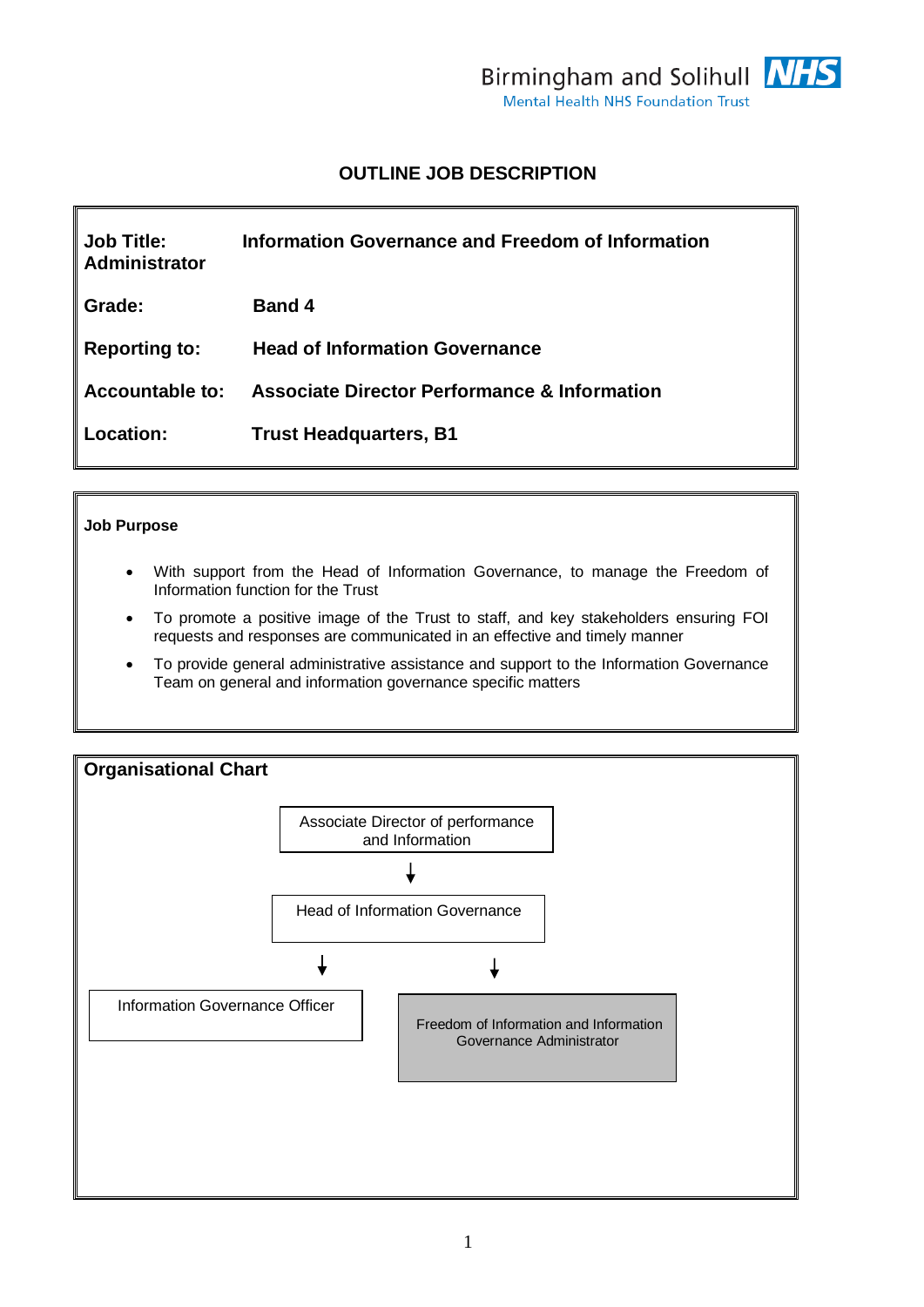## **Key Communications and Working Relationships**

**Internal:** Information services colleagues; executive team members, clinical, administrative and management staff Trust-wide, Head of Care Records and Clinical Coding, Legal Department managers and staff, Corporate Directors, Service Directors, Service Support Managers, Clinical Managers, staff from Clinical Governance, Risk Management, Care Records, Finance, Supplies, Estates, HR and Payroll, FOI Leads

**External:** Other local NHS and Social Services organisations; web agencies; voluntary and private sector agencies, other Trusts, and service user organisations; associated communications suppliers, FOI requesters, patients and service users

## **Principal Duties and Responsibilities**

### *Freedom of Information*

- Co-ordinate the management and response of incoming requests for Information that fall within FOI, Environmental Information Regulations (EIR) and Data Protection Acts and General Data Protection Regulation (GDPR). in line with national legislation and Trust policies ensuring the Trust remains compliant with the set 20 working day deadlines in respect of responding to FOI requests.
- Liaise with a range of departments to gather complex information and review and analyse the data to produce draft responses to FOI requests for Head of Information Governance review.
- Resolve day-to-day Freedom of Information queries and to liaise with Head of Information Governance and legal team to resolve more complex issues.
- Raise awareness of Freedom of Information within the Trust, including developing and delivering communication plans and training to nominated staff.
- Produce regular reports on Freedom of Information compliance as scheduled and / or required.
- To maintain and further develop the FOI publication scheme in partnership with information owners.
- Be responsible for maintaining and further developing the Freedom of Information pages on the Trust website and intranet pages.
- Attend relevant training and courses to ensure an up to date knowledge of Freedom of Information, particularly within the NHS.
- Maintain the Trusts FOI database and shared drive, ensuring that data quality within the database is to a high standard.
- Provide weekly performance reports to the Head of Information Governance outlining highlighting any concerns, trends in requests for that week and potential departments causing breaches.
- Maintain the FOI contacts list for FOI leads within the Trust.
- To be responsible for progress chasing of FOI requests with the relevant managers to ensure the Trust is able to respond within the required timescales.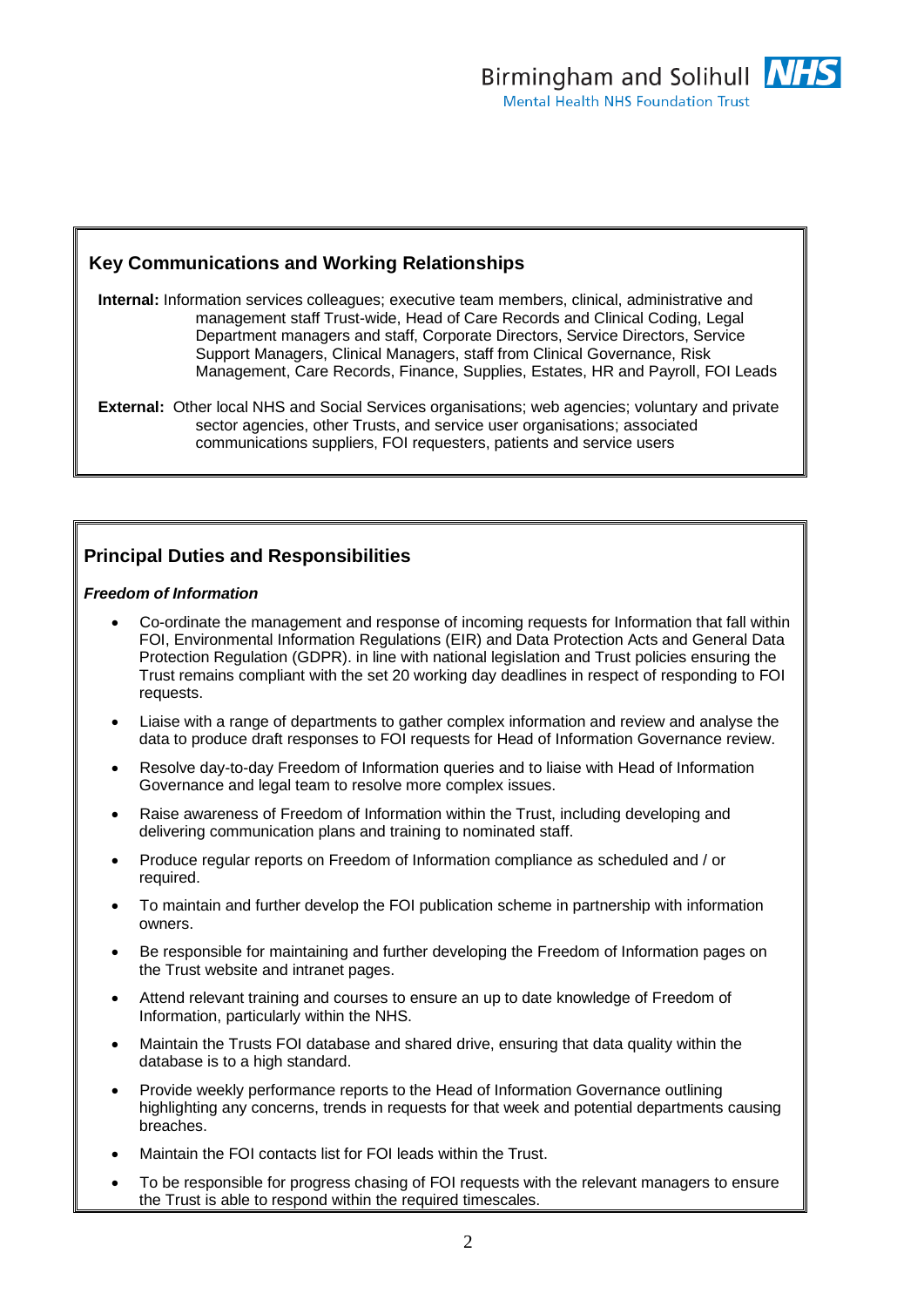- Where appropriate and relevant apply FOI exemptions on behalf of the Trust, with agreement support from the Head of Information Governance.
- Monitor and action as appropriate emails received in the FOI email account.

#### *Information Governance*

- Assist with general duties required to ensure the smooth running of the Information governance team.
- Work with the team to cover key responsibilities in the absence of other team members.
- Provide Freedom of Information advice to trust staff when required.
- To be the first point of contact for any day to day information governance administration issues.
- To support the Information Governance Team in undertaking audits/surveys as necessary to monitor and test the effectiveness of Trust systems and procedures.
- To give general advice to staff and patients on information governance questions.
- To assist in the smooth running of the service, dealing sensitively with any complaints, problems or issues arising and where necessary referring the situation to the relevant Manager as appropriate**.**
- Monitor and action as appropriate emails received in the generic information governance email account.
- Post holder is responsible for acting as a focal point for telephone enquiries to the team, taking messages and communicating them in a timely and effective manner.
- To maintain a good working relationship with the immediate and wider team.
- Responsible for ensuring confidentiality is maintained at all times in accordance with the Data Protection Act, trust policy and good practice.
- Assist with processing Data Protection Act requests for CCTV, including logging, acknowledging, reviewing footage and keeping logs up to date.
- Monitoring of the Trusts information governance incident breaches, including logging any significant incidents in the NHS Data Security and Protection Toolkit and produce data for reports for discussion at information governance assurance meetings.
- Monitoring of information governance training for the Trust, including running reports for divisions, monitoring staff compliance, sending reminders to staff, ensuring staff queries in relation to compliance are actioned and responded to in a timely fashion.
- Provide administrative support for the Information Asset Owner register and meetings. Maintenance and upkeep of the Information Asset Owner register, ensuring documents are uploaded in a timely manner.
- Support the Information Governance Team in maintaining and updating the Information Sharing Protocol Register.
- The post holder must be able to communicate effectively with a wide range of health service personnel, including those at a senior level, within the Directorate, together with a wide range of outside agencies and organisations suppliers and other NHS authorities.

#### *General*

- Participate in meetings and committees as required.
- Perform any other duties commensurate with the grade of the post as directed by the Head of Information Governance.
- Provide support in developing departmental procedures and ensuring that these are appropriately implemented within an area of work e.g. the FOI function.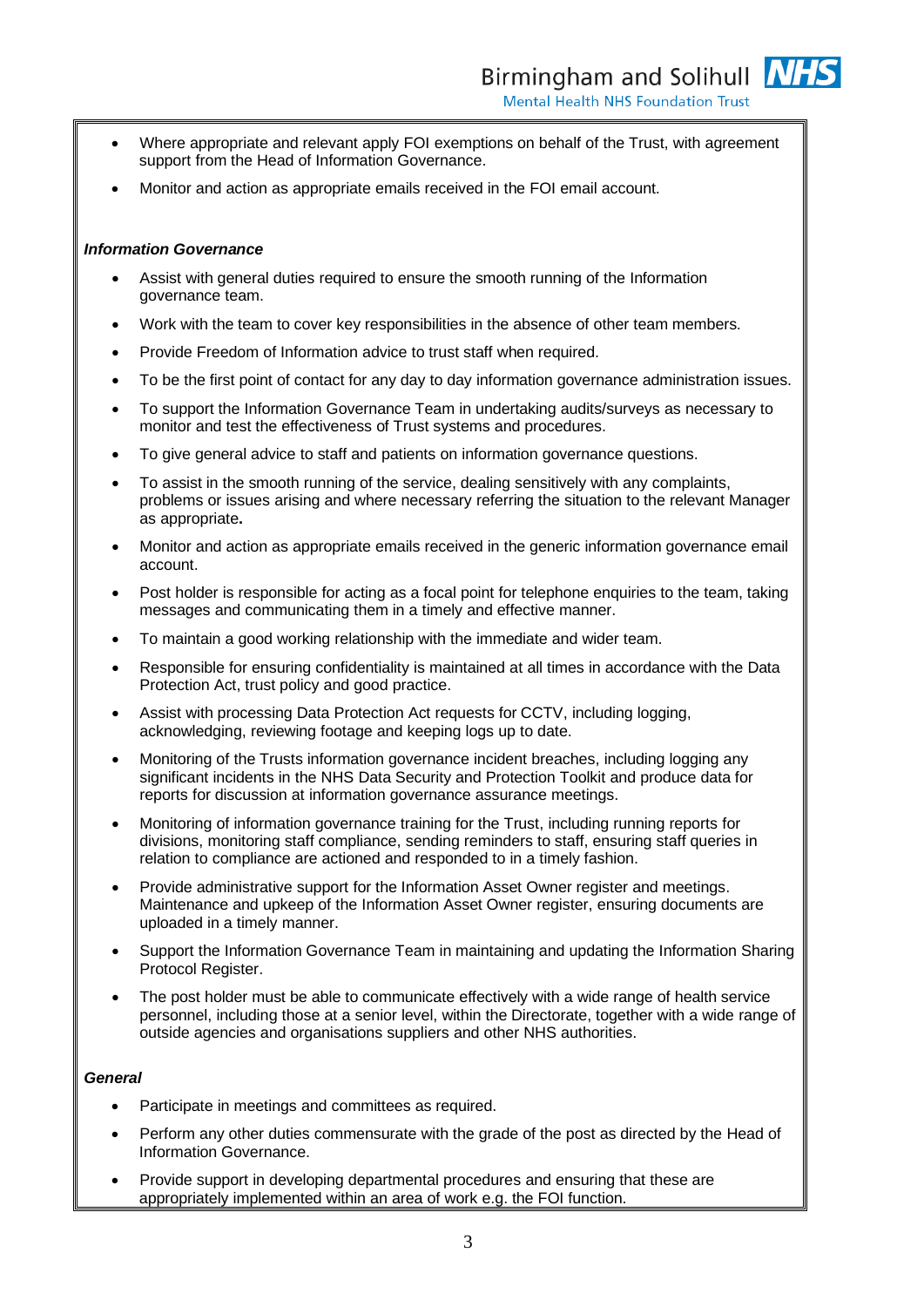- Undertake a variety of tasks where the work pattern maybe unpredictable.
- Responsible for ordering stationary as required and keeping a log of all orders
- Organising and booking rooms for meetings and training sessions
- Work within a SharePoint site environment for the management of documents and records in the team.
- Arranging appointments for team members, booking rooms, and arranging transport when appropriate.
- Filing and maintenance of all administration documents including private and confidential documentation.
- Preparing and circulating papers for meetings agendas, minutes, reports and following up agreed actions.
- Responsible for taking formal minutes of meetings including Information Governance Steering Group.
- Ensuring rooms, papers and materials are prepared in readiness for meetings and training sessions
- Using a wide range of Microsoft packages including Excel and Outlook.
- The post holder will ensure they contribute and work towards the service/organisational aims and objectives.
- The post holder as an individual is required to understand their responsibility for respecting and promoting issues of equality diversity and rights in accordance with good practice and legislation.
- Responsible for reading, understanding, and complying with all relevant trust and statutory policies and procedures.
- Responsible for maintaining and conducting oneself in a professional manner towards colleagues and other agencies.

### *Knowledge*

- Maintain detailed and up-to-date knowledge of the latest legislation surrounding Freedom of Information.
- Maintain awareness of Freedom of Information and associated Information Governance developments within the Trust and in the wider NHS.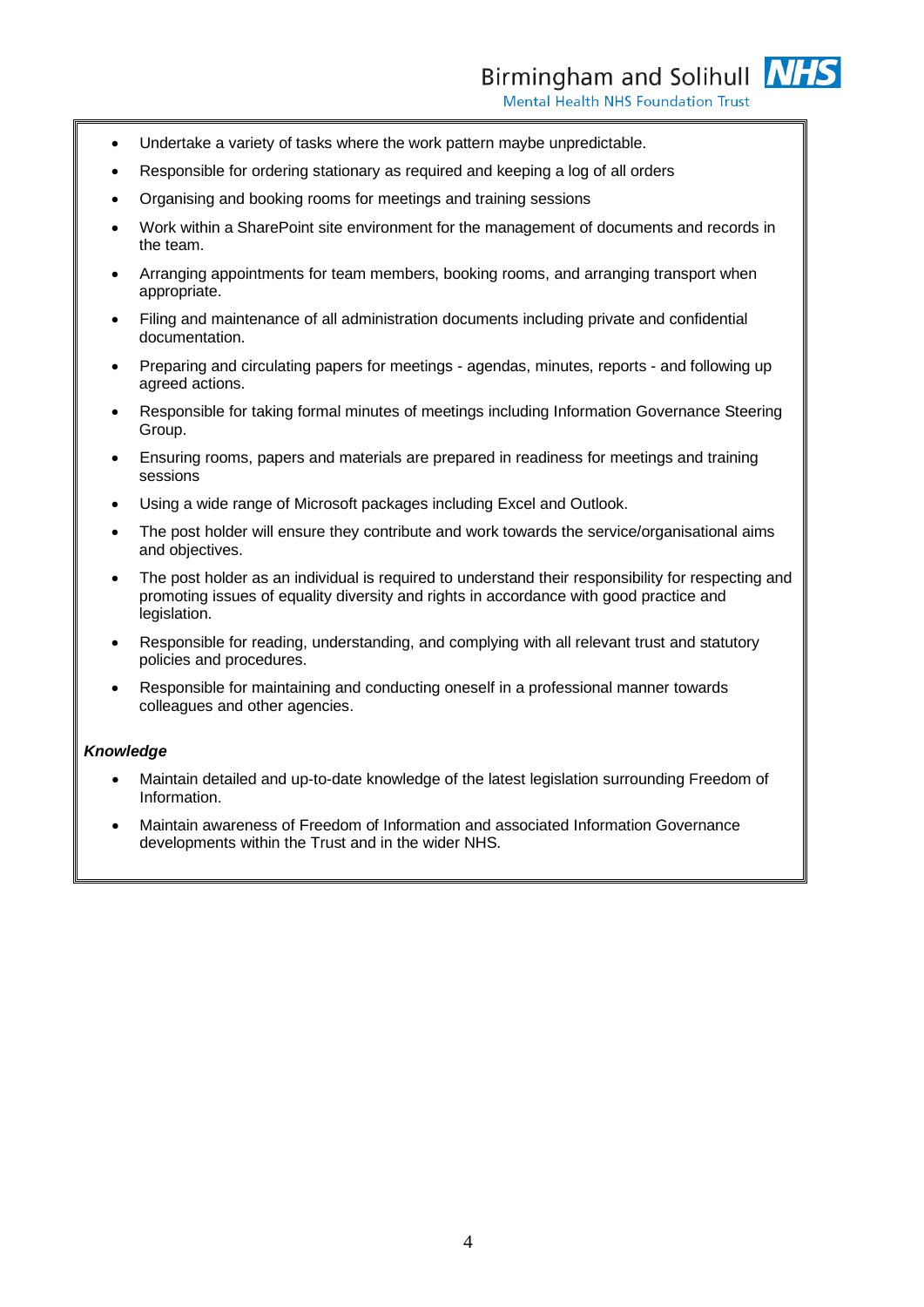### GENERAL

### **Confidentiality**

It is a condition of employment that staff will not disclose any information obtained in the course of their duties other than to those entitled to receive it. The post holder must ensure that the confidentiality of personal data remains secure and the terms of the Data Protection Act and relevant trust policies are met in respect of information held on the Trust's computerised systems.

### Equal Opportunities

The Trust is committed to equality of opportunity. All staff are required to comply with current legislation, trust policies and guidance good practice and the NHS Executive's Planning & Priorities Guidance 1996/7.

### Health and Safety

Staff must ensure that they are familiar with the requirements of the Health and Safety at Work Act (1974), the Trust's Health & Safety policies/codes of practice or regulations applicable to the workplace.

### Training education and development

All staff are required to participate in any necessary training and development, to keep up to date with the requirements of the job.

### Research Governance.

Research and Development is at the heart of providing effective treatments and high-quality services, supporting a culture of evidence-based practice and innovation amongst staff. All staff have a duty to be aware of and comply with their responsibilities for research governance, whether as researchers, as part of the team caring for those participating in research, or as research participants themselves.

### No Smoking

This Trust acknowledges its responsibility to provide a safe, smoke free environment, to its employees, service users and visitors. The Trust therefore actively discourages smoking on Trust property.

*This job description is indicative only, and the post will continue to evolve as the Trust's priorities develop. It will therefore be revised in consultation with the post holder from time to time, and not less than annually. You may also be required to provide cover in other areas following appropriate discussion.*

Birmingham and Solihull Mental Health NHS Trust is a major NHS Trust located conveniently to the centre of Birmingham, as a Trust we pride ourselves on the unique environment, which exists, for all our staff. An environment where innovation is encouraged, hard work rewarded and where our staff, play an inclusive role in new developments.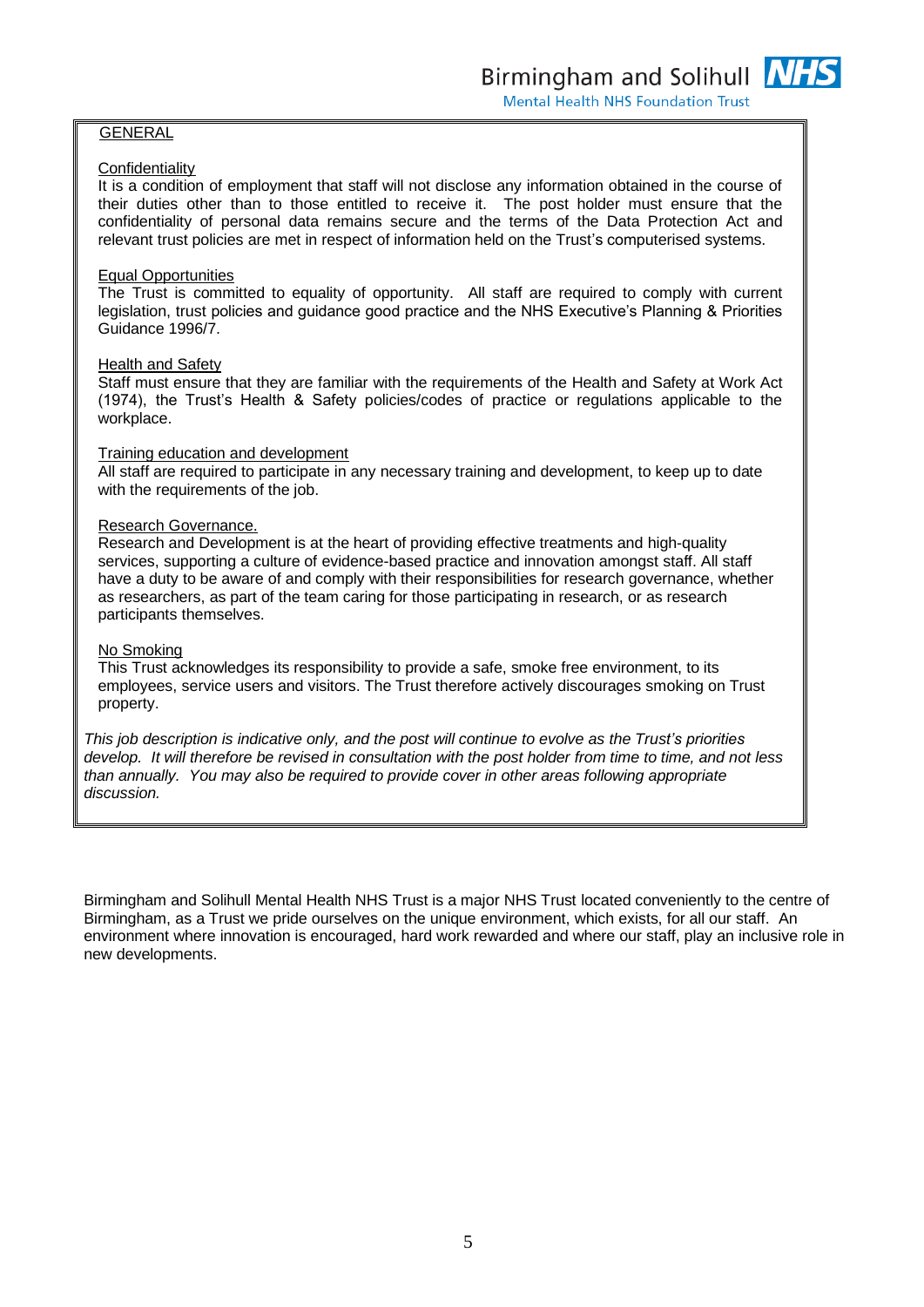

Birmingham and Solihull **NHS**<br>Mental Health NHS Foundation Trust

## **PERSON SPECIFICATION**

| <b>ATTRIBUTES</b>                                   | <b>ESSENTIAL</b>                                                                                                                                                                                                                                                                                                                                                                                                                                                                                                                                                                                 | <b>DESIRABLE</b>                                                                                                                                                                                                                                                                                                | <b>HOW</b><br><b>IDENTIFIED</b>    |
|-----------------------------------------------------|--------------------------------------------------------------------------------------------------------------------------------------------------------------------------------------------------------------------------------------------------------------------------------------------------------------------------------------------------------------------------------------------------------------------------------------------------------------------------------------------------------------------------------------------------------------------------------------------------|-----------------------------------------------------------------------------------------------------------------------------------------------------------------------------------------------------------------------------------------------------------------------------------------------------------------|------------------------------------|
| <b>TRAINING AND</b><br><b>QUALIFICATIONS</b>        | • Degree level qualification or equivalent,<br>ideally in a relevant subject or relevant<br>experience.                                                                                                                                                                                                                                                                                                                                                                                                                                                                                          |                                                                                                                                                                                                                                                                                                                 | Application form,<br>certificates. |
| <b>KNOWLEDGE</b><br><b>AND</b><br><b>EXPERIENCE</b> | • Experience of working in an FOI role or<br>Information governance department.<br>• Understanding of the importance of<br>confidentiality and data protection, and in<br>particular knowledge around GDPR, Data<br>Protection Act 2018 and Caldicott Principles.<br>• A knowledge and understanding of available<br>communications channels.<br>• Experience working in teams.<br>• Experience in a busy, varied working<br>environment.                                                                                                                                                        | • 2+ years NHS experience<br>• Experience of handling<br>Freedom of Information<br>requests in the NHS<br>• Experience of handling<br>Freedom of Information<br>requests for a medium to<br>large sized organisation.<br>• An up to date and working<br>knowledge of the<br>Freedom of Information<br>Act 2000. | Application form.                  |
| <b>SKILLS</b>                                       | • Excellent verbal and written communication<br>skills.<br>• Excellent administration and organisation<br>skills.<br>• Advanced MS Office skills.<br>• Excellent telephone manner and awareness<br>of the need for confidentiality.<br>• Ability to work within established procedures<br>and guidelines.<br>· Good interpersonal skills.<br>• High degree of numeracy.<br>• Minute Taking Skills.                                                                                                                                                                                               | Audio Transcription.                                                                                                                                                                                                                                                                                            | Application form,<br>interview.    |
| <b>PERSONAL</b><br><b>QUALITIES</b>                 | • Ability to work as part of team, using own<br>initiative when required.<br>• Ability to work effectively with managers and<br>staff at all levels, quickly establishing and<br>building effective working relationships.<br>• Politeness, tact and diplomacy.<br>• Frequent requirement for concentration and<br>close attention to detail.<br>• Organised, efficient and able to work within<br>a busy environment.<br>• Ability to prioritise own workload, and<br>complete tasks within a given timescale.<br>• Able to work under own initiative.<br>• Sensitive approach to client group. | • Artistic and creative flair.                                                                                                                                                                                                                                                                                  | Application form,<br>interview.    |